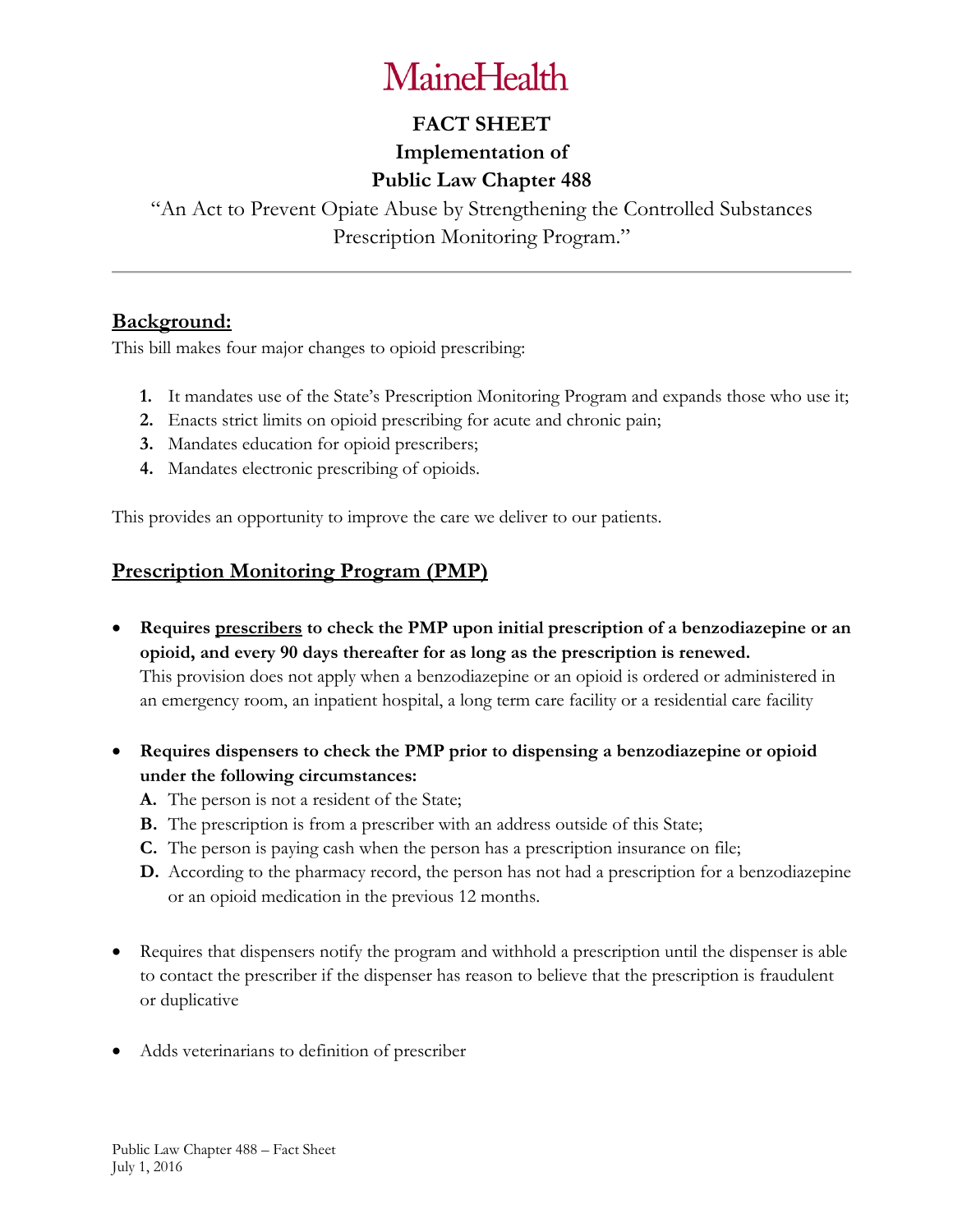# **MaineHealth**

- Allows staff authorized by the Chief Medical Officer of a hospital to access the PMP for patients of the hospital or emergency department
- Allows on-duty pharmacists to authorize staff to access the PMP for customers filling prescriptions
- Requires the Department of Health and Human Services to include enhancements to the PMP, including a calculator to convert dosages to and from MMEs and increased access for staff members of prescribers to access the program with authorization, in a request for proposals process

## **Limits on Prescribing**

7/29/16 – Limits new opioid prescriptions, or an aggregate of multiple opioid prescriptions, to no more than 100 MMEs per day.

7/29/16 until 7/1/17 – For patients with active prescriptions that exceed 100 MMEs per day, opioid prescriptions must be limited to a total of 300 MMEs per day.

 $7/1/17$  – New and existing prescriptions for opioid medications are limited to 100 MMEs per patient.

Exceptions:

- Medical necessity that is documented in the patient's record. This expires the later of  $1/1/17$ or the effective date of DHHS rulemaking
- Pain for active and aftercare cancer treatment
- Palliative care in conjunction with a serious illness
- End of life and hospice care
- Medication-assisted treatment for Substance Abuse Disorder
- Opioid directly prescribed or ordered in an emergency room, an inpatient hospital setting or a long-term care or residential treatment facility; or
- Other circumstances to be defined in rule by  $1/1/2017$

Effective 1/1/17 – Opioid prescriptions for acute pain limited to 7 day supply within a 7 day period (renewable) Opioid prescriptions for chronic pain limited to a 30 day supply within a 30 day period (renewable).